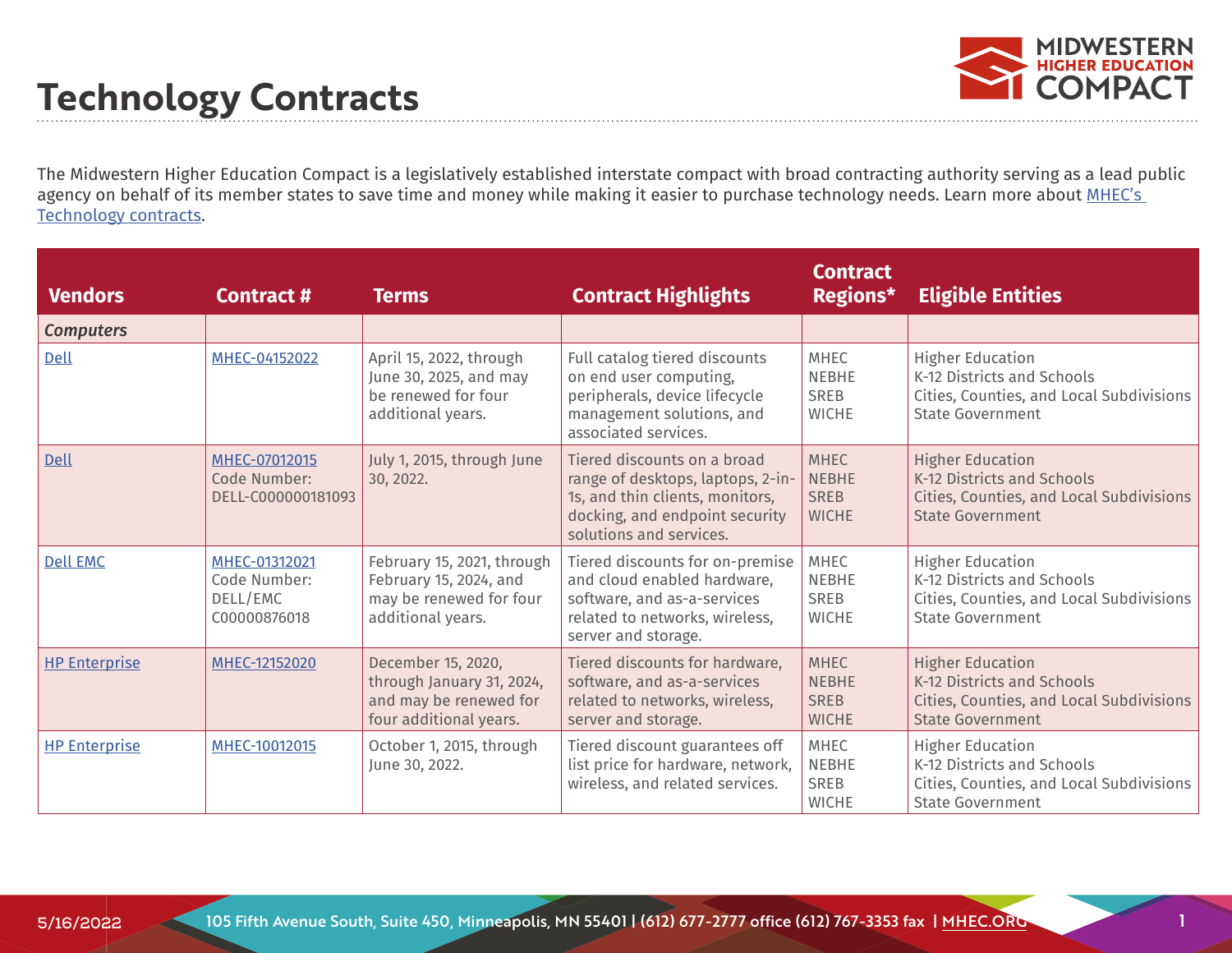

| <b>Vendors</b>                                             | <b>Contract#</b>               | <b>Terms</b>                                                                                             | <b>Contract Highlights</b>                                                                                                                                                                                                | <b>Contract</b><br>Regions*                                | <b>Eligible Entities</b>                                                                                                     |
|------------------------------------------------------------|--------------------------------|----------------------------------------------------------------------------------------------------------|---------------------------------------------------------------------------------------------------------------------------------------------------------------------------------------------------------------------------|------------------------------------------------------------|------------------------------------------------------------------------------------------------------------------------------|
| <b>Computers</b><br>(continued)                            |                                |                                                                                                          |                                                                                                                                                                                                                           |                                                            |                                                                                                                              |
| HP Inc.                                                    | MHEC-05162022                  | May 16, 2022, through<br>June 30, 2025, and may<br>be renewed for four<br>additional years.              | Full catalog tiered discounts<br>on end user computing<br>and accessories, monitors,<br>printing and imaging, PC<br>lifecycle management, and<br>implementation services.                                                 | <b>MHEC</b><br><b>NEBHE</b><br><b>SREB</b><br><b>WICHE</b> | <b>Higher Education</b><br>K-12 Districts and Schools<br>Cities, Counties, and Local Subdivisions<br><b>State Government</b> |
| HP Inc.                                                    | MHEC-06012015                  | June 1, 2015, through June<br>30, 2022.                                                                  | Tiered discount guarantees off<br>list price for desktops, laptops,<br>tablet devices, and printers.                                                                                                                      | <b>MHEC</b><br><b>NEBHE</b><br><b>SREB</b><br><b>WICHE</b> | <b>Higher Education</b><br>K-12 Districts and Schools<br>Cities, Counties, and Local Subdivisions<br><b>State Government</b> |
| Lenovo (United<br>States) Inc.                             | MHEC-10272015                  | October 27, 2015, through<br>December 31, 2022.                                                          | Tiered discounts guarantees off<br>Lenovo's Commercial Pricing for<br>desktops, laptops, tablets, and<br>related services.                                                                                                | MHEC<br><b>NEBHE</b><br><b>SREB</b><br><b>WICHE</b>        | <b>Higher Education</b><br>K-12 Districts and Schools<br>Cities, Counties, and Local Subdivisions<br><b>State Government</b> |
| Lenovo Global<br><b>Technology (United</b><br>States) Inc. | MHEC-06302017                  | June 27, 2017, though<br>December 31, 2022.                                                              | Tiered discounts guarantees<br>off Lenovo's Commercial Price<br>server and storage hardware<br>and related services.                                                                                                      | <b>MHEC</b><br><b>NEBHE</b><br><b>SREB</b><br><b>WICHE</b> | <b>Higher Education</b><br>K-12 Districts and Schools<br>Cities, Counties, and Local Subdivisions<br><b>State Government</b> |
| Oracle                                                     | <b>MHEC US-</b><br>OMA-1164550 | February 5, 2018, through<br>February 5, 2023, and<br>may be renewed for an<br>additional two-year term. | Tiered discount guarantees off<br>Oracle's commercial pricing for<br>system hardware and software,<br>support, consulting, and<br>training.                                                                               | MHEC<br><b>NEBHE</b><br><b>SREB</b><br><b>WICHE</b>        | <b>Higher Education</b>                                                                                                      |
| Presidio                                                   | MHEC-08012021                  | August 1, 2021, through<br>July 31, 2024, and may<br>be renewed for four<br>additional years             | Professional solutions, managed<br>services, and financing and<br>consumption options> Tiered<br>discounts for select authorized<br>manufacturers and value-added<br>cloud solutions (SaaS, IaaS, and<br>PaaS) providers. | <b>MHEC</b><br><b>NEBHE</b><br><b>SREB</b><br><b>WICHE</b> | <b>Higher Education</b><br>K-12 Districts and Schools<br>Cities, Counties, and Local Subdivisions<br><b>State Government</b> |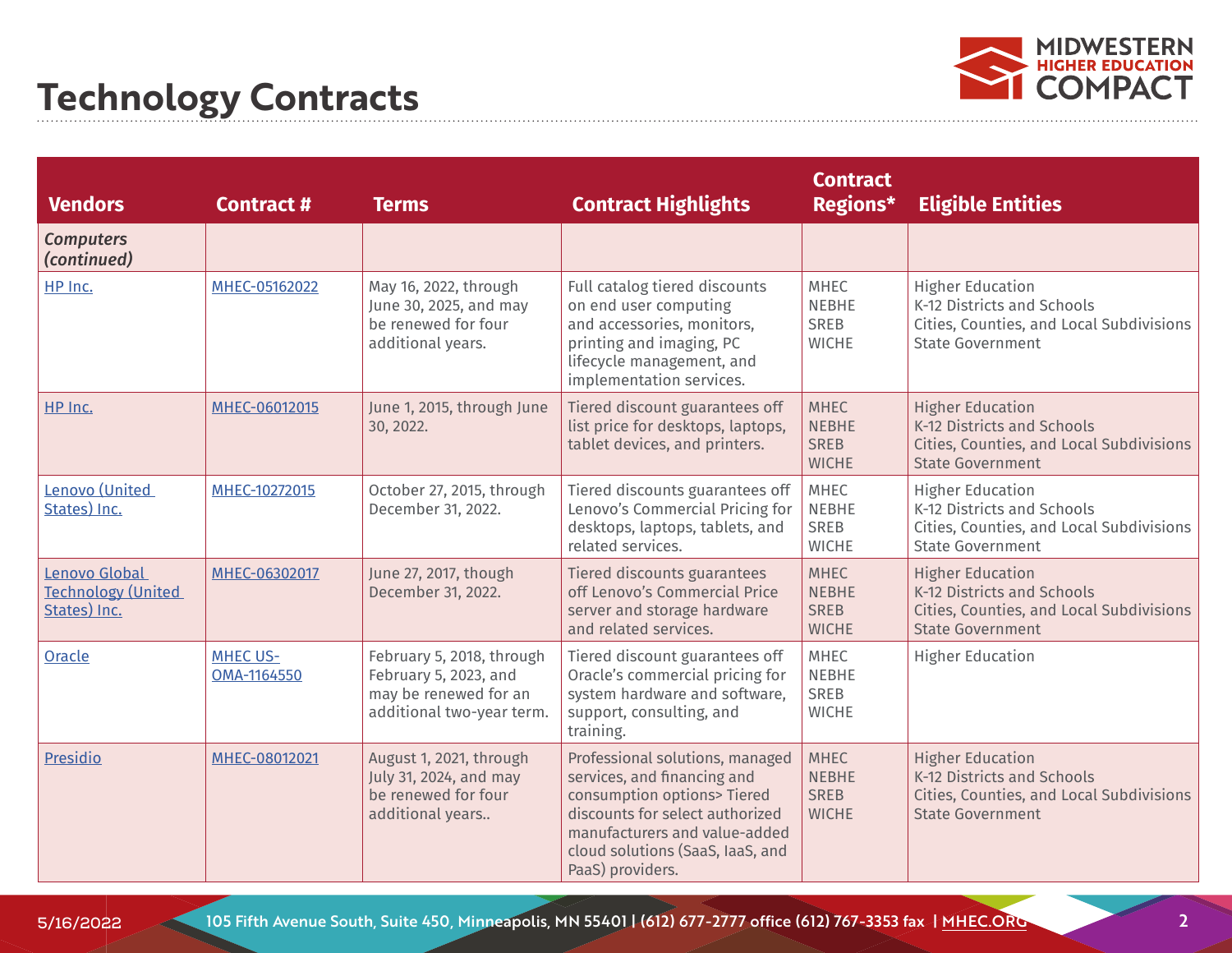

| <b>Vendors</b>                             | <b>Contract #</b>                                                                  | <b>Terms</b>                                                                                                   | <b>Contract Highlights</b>                                                                                                                                                                                                  | <b>Contract</b><br>Regions*                                | <b>Eligible Entities</b>                                                                                                     |
|--------------------------------------------|------------------------------------------------------------------------------------|----------------------------------------------------------------------------------------------------------------|-----------------------------------------------------------------------------------------------------------------------------------------------------------------------------------------------------------------------------|------------------------------------------------------------|------------------------------------------------------------------------------------------------------------------------------|
| Software                                   |                                                                                    |                                                                                                                |                                                                                                                                                                                                                             |                                                            |                                                                                                                              |
| CommVault from<br><b>Arrow Electronics</b> | MHEC-06152017                                                                      | October 27, 2017, through<br>June 30, 2022.                                                                    | Tiered discount guarantees<br>off list price including 15 -<br>20% on software and 23% for<br>maintenance and support.                                                                                                      | <b>MHEC</b><br><b>NEBHE</b><br><b>SREB</b><br><b>WICHE</b> | <b>Higher Education</b><br>K-12 Districts and Schools<br>Cities, Counties, and Local Subdivisions<br><b>State Government</b> |
| <b>Micro Focus</b>                         | Collaborative<br><b>Member Addendum</b><br>to Academic License<br><b>Agreement</b> | June 30, 2014, and<br>mutually renewed<br>annually.                                                            | Discount guarantee up to<br>46%. Requires an existing<br>Micro Focus Collaborative<br>Member Addendum to ALA and<br>completion of the ALA Annual<br>Fee Worksheet and submission<br>of the MHEC Collaborative<br>Worksheet. | <b>MHEC</b>                                                | <b>Higher Education</b>                                                                                                      |
| Oracle                                     | <b>MHEC US-</b><br>OMA-1164550                                                     | February 5, 2018, through<br>February 5, 2021, and<br>may be renewed for<br>four additional one-year<br>terms. | Tiered discount guarantees off<br>Oracle's commercial pricing<br>for licenses, support, cloud<br>services, consulting, and<br>training.                                                                                     | <b>MHEC</b><br><b>NEBHE</b><br><b>SREB</b><br><b>WICHE</b> | <b>Higher Education</b>                                                                                                      |
| <b>SAS Institute</b>                       | <b>MHEC-011014</b>                                                                 | November 17, 2014,<br>through November 30,<br>2022.                                                            | Tiered licensing options for<br>Administrative, Teaching, and<br>Research packages; including a<br>ceiling pricing for the first year<br>fee and renewal fee; plus 60%<br>off SAS Academic Training.                        | <b>MHEC</b><br><b>NEBHE</b><br><b>SREB</b><br><b>WICHE</b> | <b>Higher Education</b><br>K-12 Districts and Schools                                                                        |

3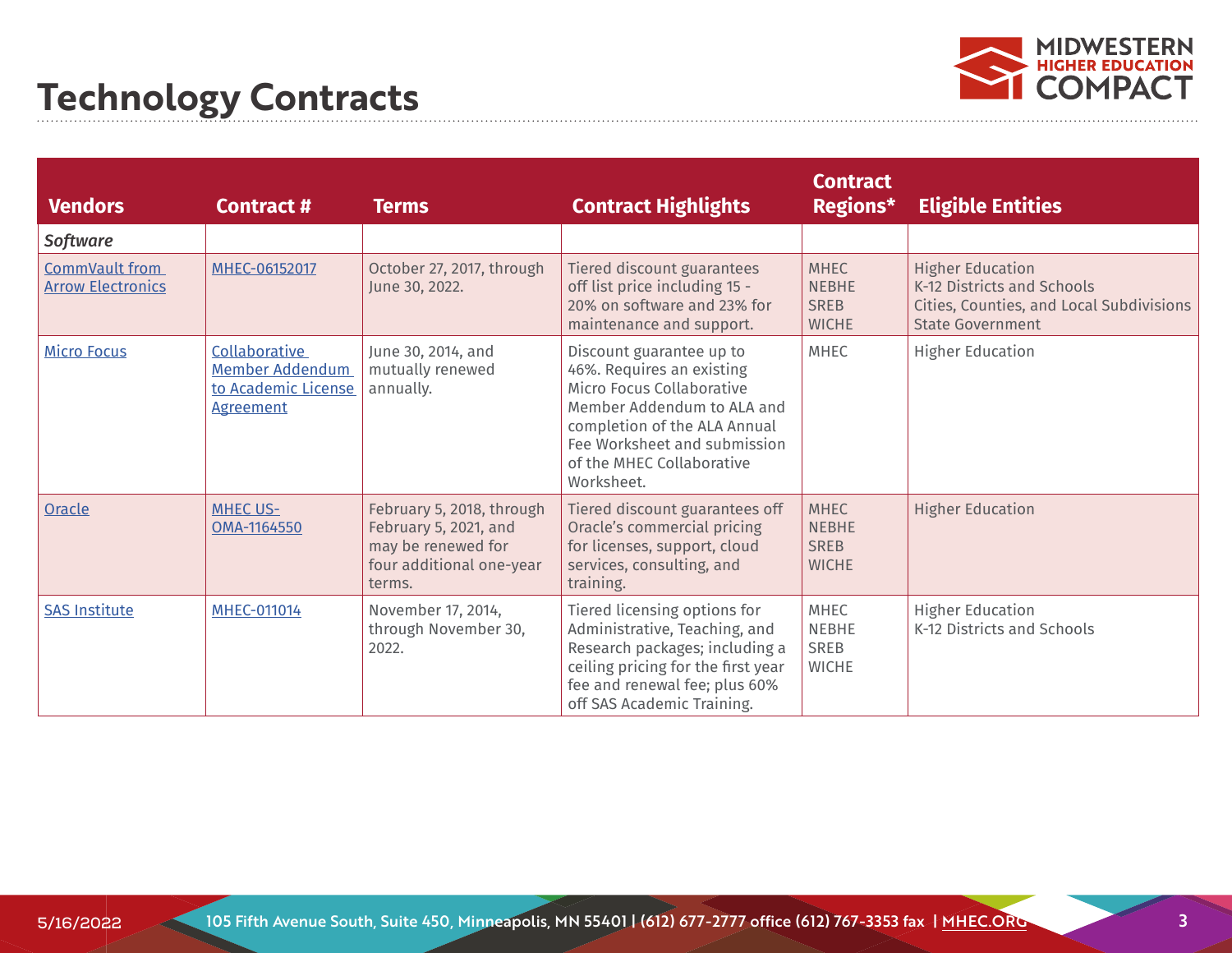

| <b>Vendors</b>                                   | <b>Contract #</b>                                   | <b>Terms</b>                                                                                  | <b>Contract Highlights</b>                                                                                                                                                                            | <b>Contract</b><br>Regions*                                | <b>Eligible Entities</b>                                                                                                     |
|--------------------------------------------------|-----------------------------------------------------|-----------------------------------------------------------------------------------------------|-------------------------------------------------------------------------------------------------------------------------------------------------------------------------------------------------------|------------------------------------------------------------|------------------------------------------------------------------------------------------------------------------------------|
| <b>Printers and</b><br><b>Peripherals</b>        |                                                     |                                                                                               |                                                                                                                                                                                                       |                                                            |                                                                                                                              |
| HP Inc.                                          | MHEC-05162022                                       | May 16, 2022, through<br>June 30, 2025, and may<br>be renewed for four<br>additional years.   | Full catalog tiered discounts<br>on end user computing<br>and accessories, monitors,<br>printing and imaging, PC<br>lifecycle management, and<br>implementation services.                             | <b>MHEC</b><br><b>NEBHE</b><br>SREB<br><b>WICHE</b>        | <b>Higher Education</b><br>K-12 Districts and Schools<br>Cities, Counties, and Local Subdivisions<br><b>State Government</b> |
| <b>Xerox</b>                                     | MHEC-05012018                                       | July 1, 2018, through June<br>30, 2025.                                                       | Printers, multi-function<br>devices, equipment leasing,<br>maintenance and support,<br>managed services, and workflow<br>automation.                                                                  | <b>MHEC</b><br><b>NEBHE</b><br><b>SREB</b><br><b>WICHE</b> | <b>Higher Education</b><br>K-12 Districts and Schools<br>Cities, Counties, and Local Subdivisions<br><b>State Government</b> |
| <b>Data and</b><br><b>Networking</b>             |                                                     |                                                                                               |                                                                                                                                                                                                       |                                                            |                                                                                                                              |
| <b>Ciena from Walker</b><br>and Associates, Inc. | MHEC-02262015                                       | February 26, 2015, through<br>March 31, 2022.                                                 | Discount tiered pricing for<br>converged packet optical,<br>packet networking, software-<br>defined networking, network<br>functions virtualization,<br>software management, and<br>related services. | <b>MHEC</b><br><b>NEBHE</b><br><b>SREB</b><br><b>WICHE</b> | <b>Higher Education</b><br>K-12 Districts and Schools<br>Cities, Counties, and Local Subdivisions<br><b>State Government</b> |
| Dell                                             | MHEC-04152022                                       | April 15, 2022, through<br>June 30, 2025, and may<br>be renewed for four<br>additional years. | Full catalog tiered discounts<br>on end user computing,<br>peripherals, device lifecycle<br>management solutions, and<br>associated services.                                                         | <b>MHEC</b><br><b>NEBHE</b><br><b>SREB</b><br><b>WICHE</b> | <b>Higher Education</b><br>K-12 Districts and Schools<br>Cities, Counties, and Local Subdivisions<br><b>State Government</b> |
| Dell                                             | MHEC-07012015<br>Code Number:<br>DELL-C000000181093 | July 1, 2015, through June<br>30, 2022.                                                       | Tiered discounts on a broad<br>range of desktops, laptops, 2-in-<br>1s, and thin clients, monitors,<br>docking, and endpoint security<br>solutions and services.                                      | <b>MHEC</b><br><b>NEBHE</b><br><b>SREB</b><br><b>WICHE</b> | <b>Higher Education</b><br>K-12 Districts and Schools<br>Cities, Counties, and Local Subdivisions<br><b>State Government</b> |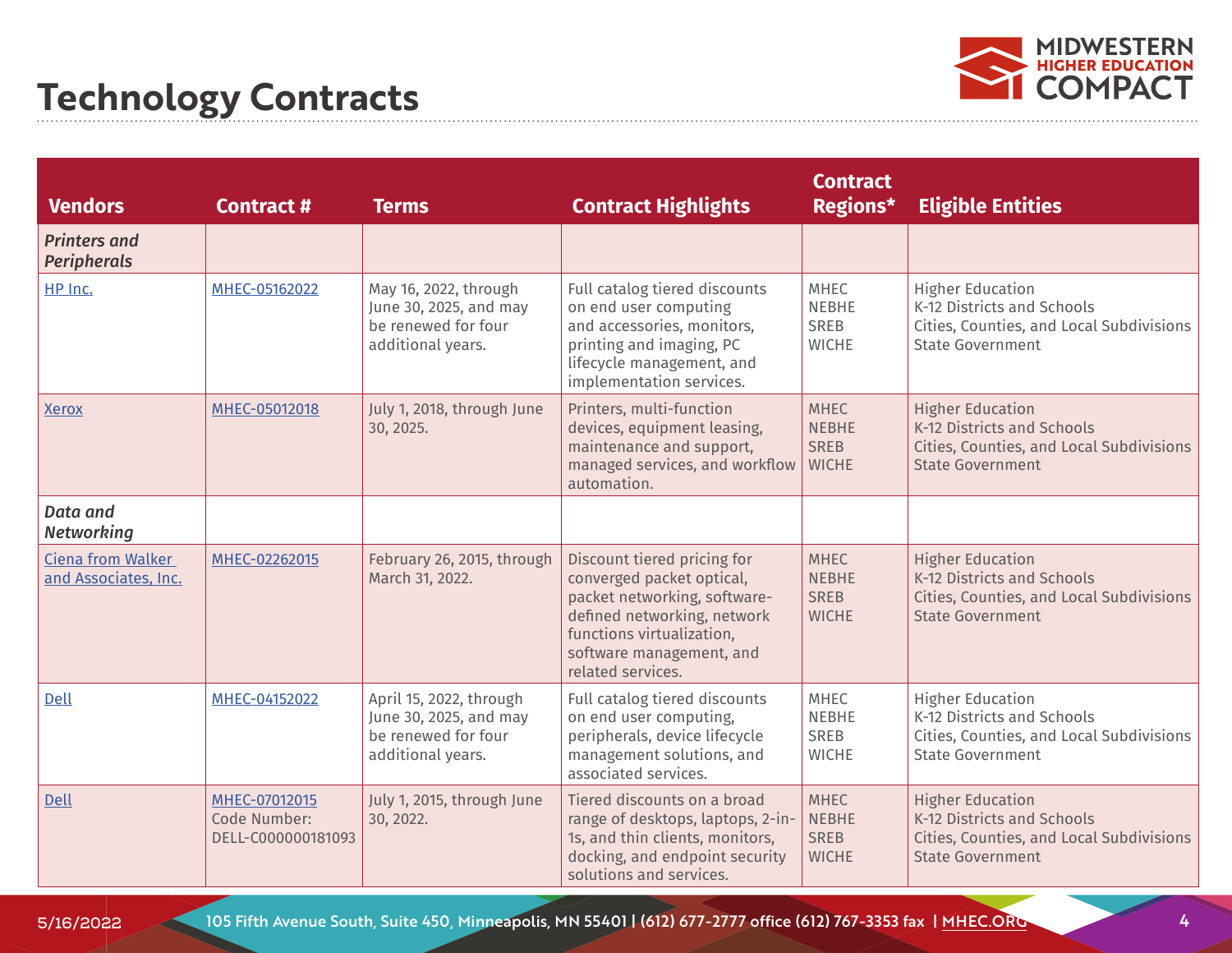

| <b>Vendors</b>                               | Contract #                                                | <b>Terms</b>                                                                                         | <b>Contract Highlights</b>                                                                                                                                                                                                | <b>Contract</b><br>Regions*                                | <b>Eligible Entities</b>                                                                                                     |
|----------------------------------------------|-----------------------------------------------------------|------------------------------------------------------------------------------------------------------|---------------------------------------------------------------------------------------------------------------------------------------------------------------------------------------------------------------------------|------------------------------------------------------------|------------------------------------------------------------------------------------------------------------------------------|
| Data and<br><b>Networking</b><br>(continued) |                                                           |                                                                                                      |                                                                                                                                                                                                                           |                                                            |                                                                                                                              |
| <b>Dell EMC</b>                              | MHEC-01312021<br>Code Number:<br>DELL/EMC<br>C00000876018 | February 15, 2021, through<br>February 15, 2024, and<br>may be renewed for four<br>additional years. | Tiered discounts for on-premise<br>and cloud enabled hardware,<br>software, and as-a-services<br>related to networks, wireless,<br>server and storage.                                                                    | <b>MHEC</b><br><b>NEBHE</b><br><b>SREB</b><br><b>WICHE</b> | <b>Higher Education</b><br>K-12 Districts and Schools<br>Cities, Counties, and Local Subdivisions<br><b>State Government</b> |
| <b>HP Enterprise</b>                         | MHEC-12152020                                             | December 15, 2020,<br>through January 31, 2024,<br>and may be renewed for<br>four additional years.  | Tiered discounts for hardware,<br>software, and as-a-services<br>related to networks, wireless,<br>server and storage.                                                                                                    | <b>MHEC</b><br><b>NEBHE</b><br><b>SREB</b><br><b>WICHE</b> | <b>Higher Education</b><br>K-12 Districts and Schools<br>Cities, Counties, and Local Subdivisions<br><b>State Government</b> |
| <b>HP Enterprise</b>                         | MHEC-10012015                                             | October 1, 2015, through<br>June 30, 2022.                                                           | Tiered discount guarantees off<br>list price for hardware, network,<br>wireless, and related services.                                                                                                                    | <b>MHEC</b><br><b>NEBHE</b><br><b>SREB</b><br><b>WICHE</b> | <b>Higher Education</b><br>K-12 Districts and Schools<br>Cities, Counties, and Local Subdivisions<br><b>State Government</b> |
| <b>Presidio</b>                              | MHEC-08012021                                             | August 1, 2021, through<br>July 31, 2024, and may<br>be renewed for four<br>additional years         | Professional solutions, managed<br>services, and financing and<br>consumption options> Tiered<br>discounts for select authorized<br>manufacturers and value-added<br>cloud solutions (SaaS, IaaS, and<br>PaaS) providers. | <b>MHEC</b><br><b>NEBHE</b><br><b>SREB</b><br><b>WICHE</b> | <b>Higher Education</b><br>K-12 Districts and Schools<br>Cities, Counties, and Local Subdivisions<br><b>State Government</b> |

5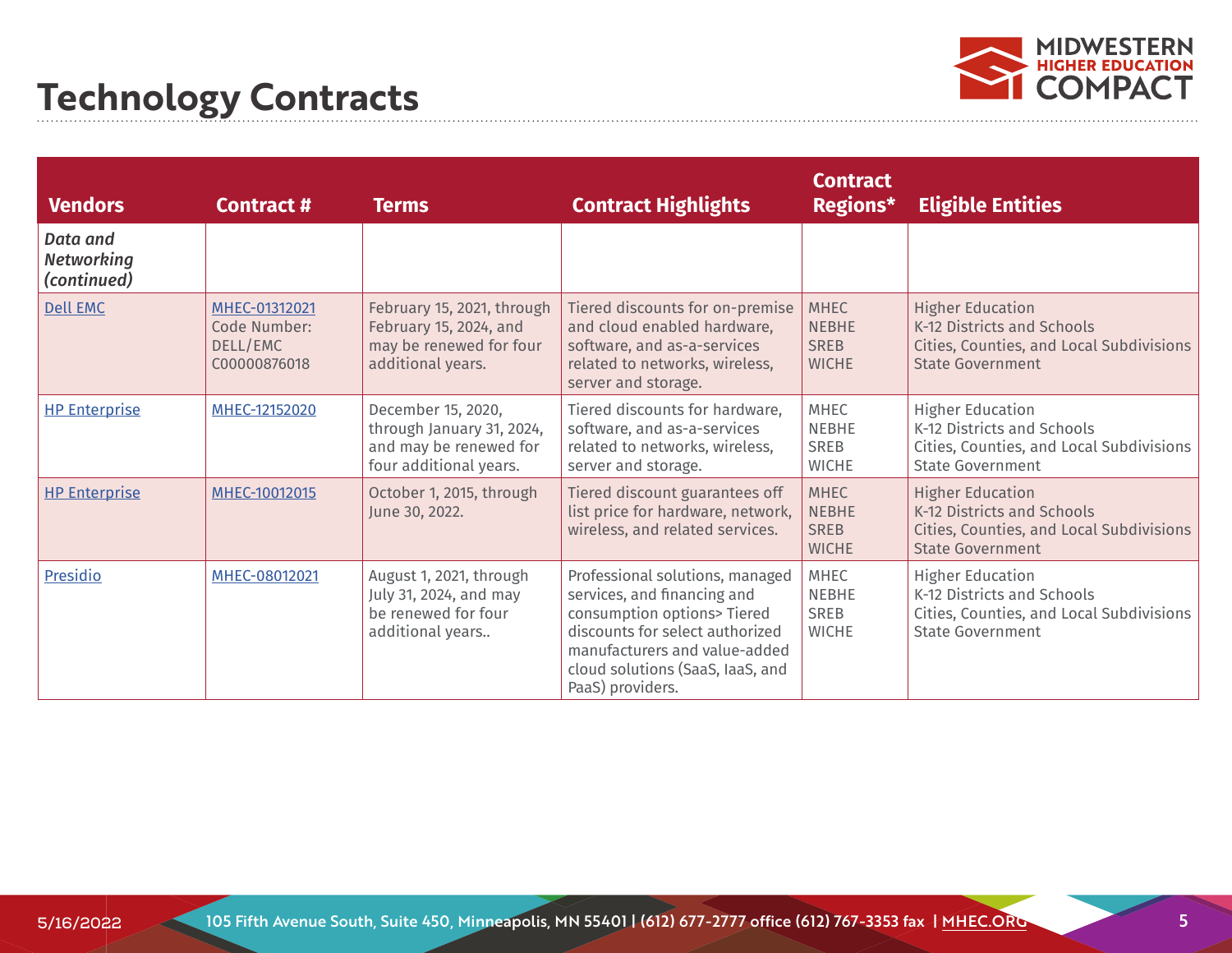

| <b>Vendors</b>                                     | <b>Contract #</b> | <b>Terms</b>                                                                                      | <b>Contract Highlights</b>                                                                                                                                                             | <b>Contract</b><br>Regions*                                | <b>Eligible Entities</b>                                                                                                     |
|----------------------------------------------------|-------------------|---------------------------------------------------------------------------------------------------|----------------------------------------------------------------------------------------------------------------------------------------------------------------------------------------|------------------------------------------------------------|------------------------------------------------------------------------------------------------------------------------------|
| <b>Security Services</b>                           |                   |                                                                                                   |                                                                                                                                                                                        |                                                            |                                                                                                                              |
| <b>BerryDunn</b>                                   | MHEC-06042021-BD  | June 4, 2021, through<br>June 30, 2024, and may<br>be renewed for four<br>additional years.       | Customized consulting services<br>for IT Security Services.                                                                                                                            | <b>MHEC</b><br><b>NEBHE</b><br>SREB<br><b>WICHE</b>        | <b>Higher Education</b><br>K-12 Districts and Schools Cities,<br>Counties, and Local Subdivisions<br><b>State Government</b> |
| CampusGuard                                        | MHEC-06042021-CG  | June 4, 2021, through<br>June 30, 2024, and may<br>be renewed for four<br>additional years.       | Customized consulting services<br>for IT Security Services. Training<br>and Security Awareness<br>solutions.                                                                           | <b>MHEC</b><br><b>NEBHE</b><br><b>SREB</b><br><b>WICHE</b> | <b>Higher Education</b><br>K-12 Districts and Schools Cities,<br>Counties, and Local Subdivisions<br><b>State Government</b> |
| <i>immixGroup</i>                                  | #MHEC-03012022-IM | March 14, 2022, through<br>December 31, 2024, and<br>may be renewed for four<br>additional years. | Provides security threat<br>intelligence and security<br>information and event<br>management via Elastic,<br>Fortinet, LogRhythm, and<br>Tanium offerings                              | <b>MHEC</b><br><b>NEBHE</b><br><b>SREB</b><br><b>WICHE</b> | <b>Higher Education</b><br>K-12 Districts and Schools Cities,<br>Counties, and Local Subdivisions<br><b>State Government</b> |
| Infosec                                            | MHEC-06172021-IS  | June 17, 2021, through<br>June 30, 2024, and may<br>be renewed for four<br>additional years.      | <b>Training and Security Awareness</b><br>solutions.                                                                                                                                   | <b>MHEC</b><br><b>NEBHE</b><br><b>SREB</b><br><b>WICHE</b> | <b>Higher Education</b><br>K-12 Districts and Schools Cities,<br>Counties, and Local Subdivisions<br><b>State Government</b> |
| <b>LUCY Security</b><br><b>Services from Envoy</b> | MHEC-09202021-EN  | September 20, 2021,<br>through June 30, 2024, and<br>may be renewed for four<br>additional years. | <b>Security Awareness Training</b>                                                                                                                                                     | <b>MHEC</b><br><b>NEBHE</b><br>SREB<br><b>WICHE</b>        | <b>Higher Education</b><br>K-12 Districts and Schools Cities,<br>Counties, and Local Subdivisions<br><b>State Government</b> |
| Pondurance                                         | MHEC-09032021-PO  | September 20, 2021,<br>through June 30, 2024, and<br>may be renewed for four<br>additional years. | Security services solutions<br>addressing MDR (threat<br>Intelligence and SIEM), managed<br>services, consulting services,<br>as well as training and security<br>awareness solutions. | <b>MHEC</b><br><b>NEBHE</b><br><b>SREB</b><br><b>WICHE</b> | <b>Higher Education</b><br>K-12 Districts and Schools Cities,<br>Counties, and Local Subdivisions<br><b>State Government</b> |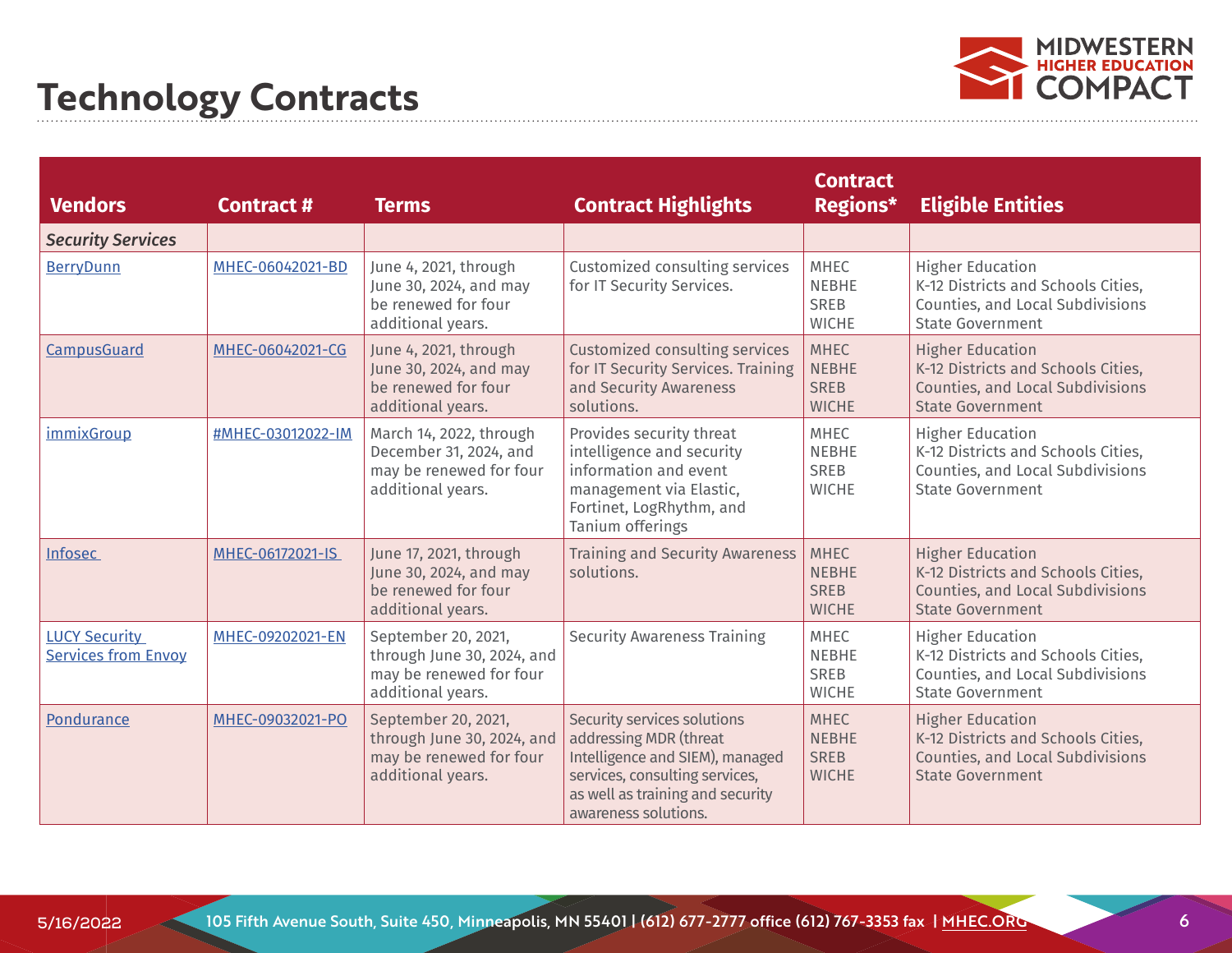

| <b>Vendors</b>                  | <b>Contract #</b>                                   | <b>Terms</b>                                                                                                   | <b>Contract Highlights</b>                                                                                                                                                                                     | <b>Contract</b><br>Regions*                                | <b>Eligible Entities</b>                                                                                                     |
|---------------------------------|-----------------------------------------------------|----------------------------------------------------------------------------------------------------------------|----------------------------------------------------------------------------------------------------------------------------------------------------------------------------------------------------------------|------------------------------------------------------------|------------------------------------------------------------------------------------------------------------------------------|
| <b>Security Services</b>        |                                                     |                                                                                                                |                                                                                                                                                                                                                |                                                            |                                                                                                                              |
| <b>RKCS</b>                     | MHEC-06042021-RK                                    | June 4, 2021, through<br>June 30, 2024, and may<br>be renewed for four<br>additional years.                    | Customized consulting services<br>for IT Security Services.                                                                                                                                                    | <b>MHEC</b><br><b>NEBHE</b><br><b>SREB</b><br><b>WICHE</b> | <b>Higher Education</b><br>K-12 Districts and Schools Cities,<br>Counties, and Local Subdivisions<br><b>State Government</b> |
| <b>Secureworks from</b><br>Dell | MHEC-07012015<br>Code Number:<br>DELL-C000000181093 | July 1, 2015, through June<br>30, 2022.                                                                        | Security services solutions<br>addressing threat Intelligence,<br>SIEM, managed services, and<br>consulting services                                                                                           | <b>MHEC</b><br>NEBHE<br><b>SREB</b><br><b>WICHE</b>        | <b>Higher Education</b><br>K-12 Districts and Schools Cities,<br>Counties, and Local Subdivisions<br><b>State Government</b> |
| <b>Services</b>                 |                                                     |                                                                                                                |                                                                                                                                                                                                                |                                                            |                                                                                                                              |
| <b>Ease Learning</b>            | MHEC-01292021                                       | February 25, 2021, through<br>August 1, 2023, with three<br>options to renewal for<br>twenty-four months each. | Competitively contract bid<br>for Instructional Design and<br><b>Instructional Training Services.</b>                                                                                                          | <b>MHEC</b>                                                | <b>Higher Education</b>                                                                                                      |
| Parchment                       | MHEC-01312021                                       | January 31, 2021, through<br>June 30, 2024, and may<br>be renewed for four<br>additional years.                | Discount guarantee for basic<br>and premium transcription<br>services including: state<br>participation fee and<br>subscription services; or<br>combination of state fee and<br>entity fee; or per entity fee. | <b>MHEC</b><br><b>NEBHE</b><br><b>SREB</b><br><b>WICHE</b> | <b>Higher Education</b><br>K-12 Districts and Schools<br><b>State Government</b>                                             |

7